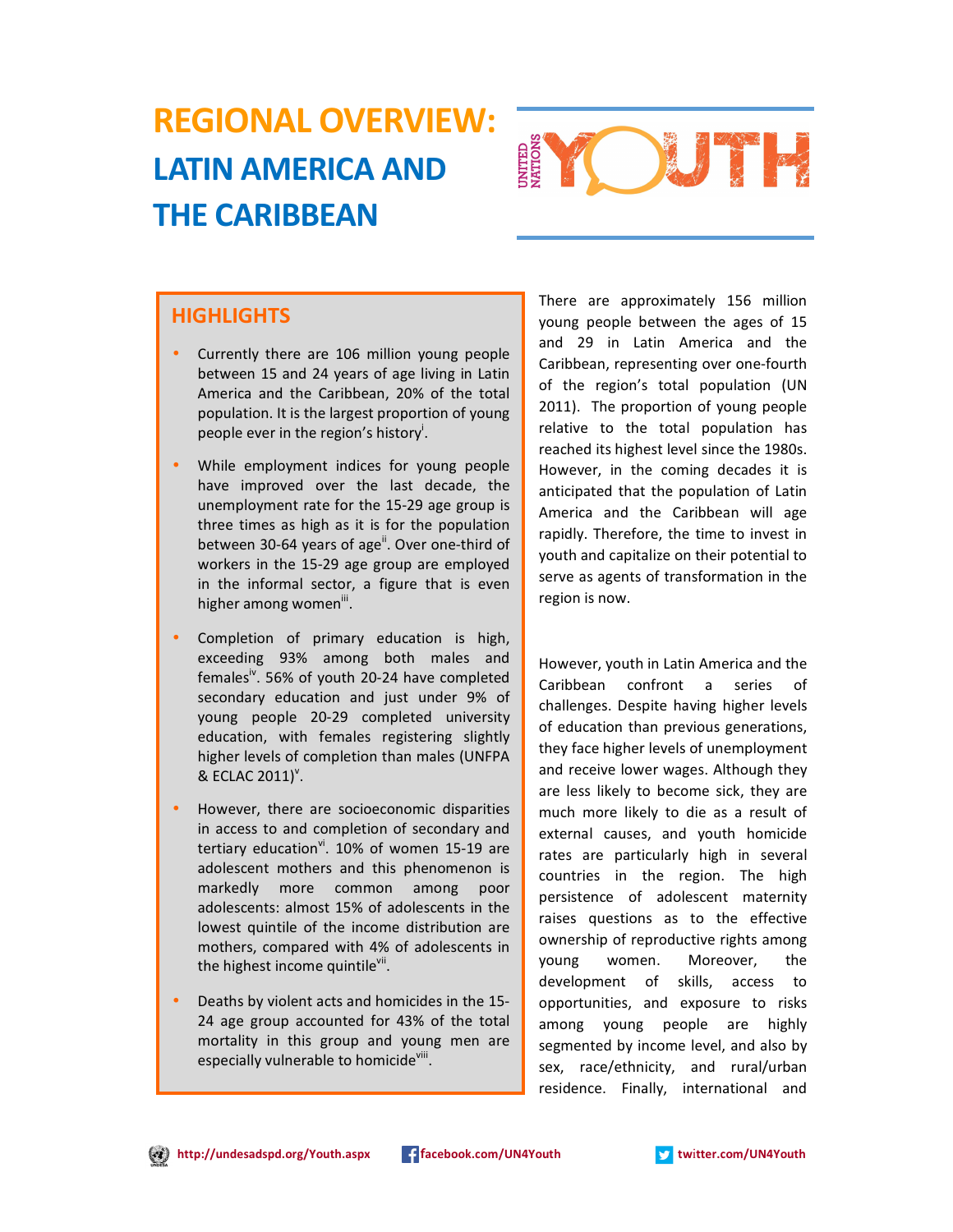



domestic migration also present a challenge, as migrant youth are vulnerable to rights violations and human trafficking and they often hold highly precarious jobs.

#### Poverty

An evaluation of the dynamic of youth poverty shows that, on average, Latin America has evolved positively over the last decade and has reduced the index of youth poverty and indigence, measured by the availability of income. Nonetheless, there are disparities in this dynamic between countries and, above all huge inequalities when one compares rural and urban youth, men and women, indigenous and Afro-descendants with the rest of the population, and young people from different age sub-groups. It is estimated that 30.3% of youth 15-29 in Latin America and the Caribbean live in poverty, while indigence affects 10.1% (UNFPA & ECLAC 2011). Poverty tends to be more acute among youth residing in rural areas, with 46.8% of them affected by poverty, compared to 25.5% of urban youth (UNFPA & ECLAC 2011). Young people aged 15-19 and those under 15 are the groups most vulnerable to poverty and indigence in the region (ECLAC 2011).

#### Youth employment

Young people face important difficulties in entering the labour market. Better educated than older generations, they face much higher levels of unemployment, lower pay, and less access to employment-based social security systems. Employment and unemployment rates improved between 2000 and 2009 for the population between the ages of 15-29, with the former rising from 49.3% in 2000 to 54.4% in 2009 and the latter declining from 16.1% to 12.9% during the same period (UNFPA & ECLAC 2011). However, the unemployment rate for the 15-29 age group is three times as high as it is for the population 30-64 years of age (UNFPA & ECLAC 2011). It is estimated that almost 1 in 5 young people neither works nor studies, though a significant proportion of this group consists of young women who provide non-remunerated care within the home.

Another facet of youth employment that needs to be addressed is the quality of the jobs available to young people, which can be measured in terms of wage levels (and whether these wages are sufficient to meet basic needs) and access to employment-based social security systems. The availability of decent work for youth in Latin America and the Caribbean is a challenge. On average, slightly over one-third of workers 15-29 are employed in the informal sector, a figure that is even higher among women (UNFPA & ECLAC 2011). As is to be expected, available data indicate that few young workers in the informal sector have social security coverage, between 2.1% for 15-19 year olds to 10.8% among 25-29 year olds (UNFPA & ECLAC 2011). There are also specific groups of young people that face special difficulties in achieving productive engagement and accessing employment paths that enable them to break the cycle of exclusion and poverty, such as young people with low levels of education, young women in traditional homes where gender roles are rigidly prescribed, rural youth, disabled youth, and ethnic minorities.



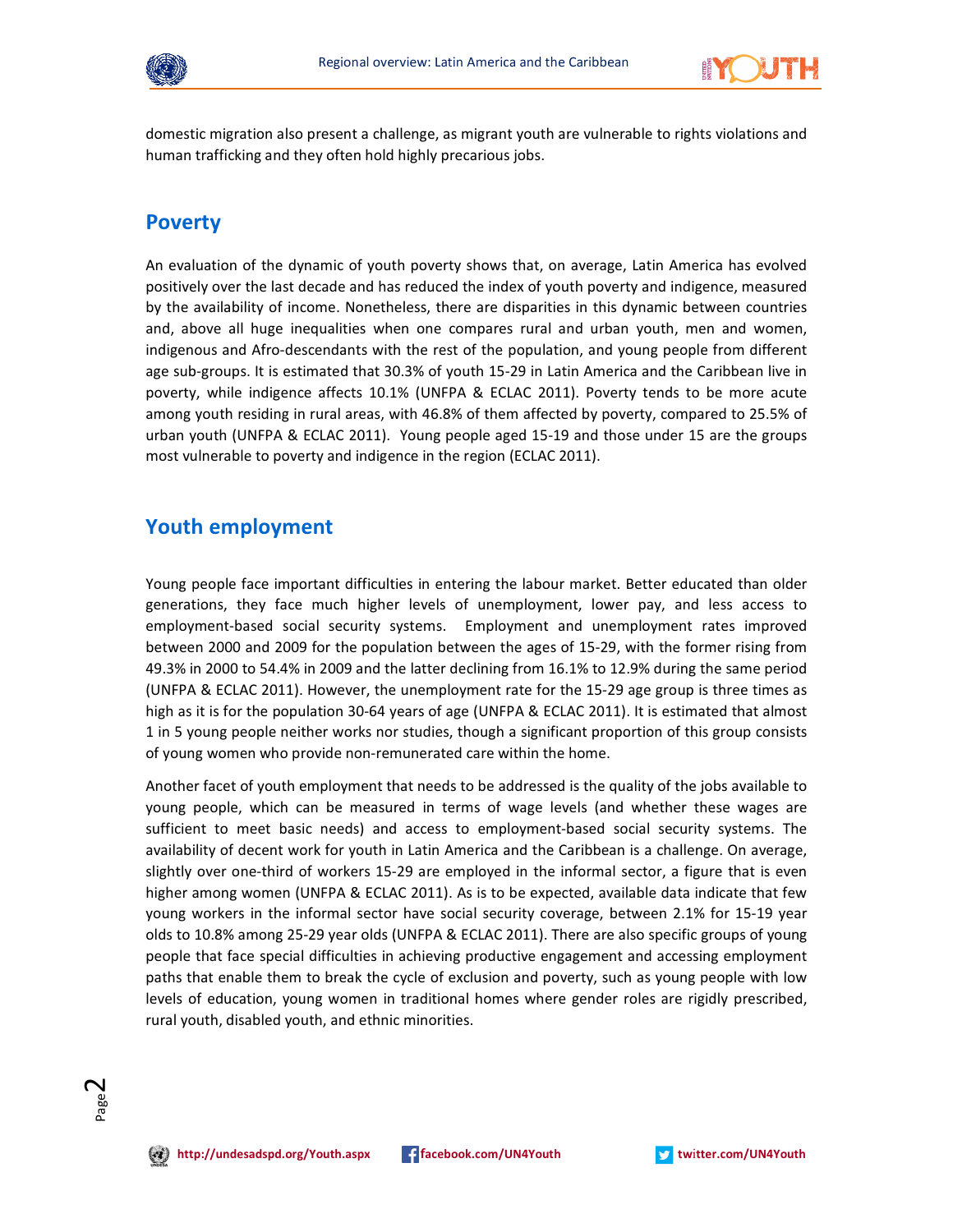



#### **Education**

In general, young people in Latin America and the Caribbean have increasingly high levels of education, which in the long run creates greater opportunities for social inclusion. The challenge is to work towards more equal education outcomes among young people from different socioeconomic levels, areas of residence, and racial/ethnic backgrounds. Another challenge is to complement progress in education with policies that reinforce the links in the transition from education to employment.

Illiteracy is lower among younger populations than previous generations, and completion of primary education is high, exceeding 93% among both males and females (UNFPA & ECLAC 2011). Among young people 20-24, 56% have completed secondary education, with females registering slightly higher levels of completion than males, 58.7% compared with 53.1% (UNFPA & ECLAC 2011). There is, however, quite a bit of intra-regional variability in secondary education completion rates. For example, while 73% of young women 20-24 have completed secondary school in Peru, just 24% of young women in Guatemala have done so (UNFPA & ECLAC 2011). In terms of higher education, just under 9% of young people aged 20-29 completed university education, and here again females have a slight advantage over males (UNFPA & ECLAC 2011). There are of course socioeconomic disparities in access to and completion of secondary and tertiary education. For example, while 16.5% of young people from the lowest income quintile pursue post-secondary studies, the figure is 34.8% among those in the highest income quintile (UNFPA & ECLAC 2011).

A main factor leading young people to abandon school is poverty and the draw of the labour market. Youth may also drop out of school because of the school environment, including the attitudes of teachers, the existence of gangs or a high level of violence within the school. School violence and bullying, including gender-based violence, are important factors that result in students dropping out of school in Latin America and the Caribbean.

# Health

The three leading causes of death among people 15-29 in Latin America and the Caribbean are external causes (including homicides and traffic accidents), degenerative diseases, and communicable disease (including HIV/AIDS, influenza and pneumonia, TB, among others) (PAHO 2010).

With respect to HIV/AIDS, UNAIDS estimates that the prevalence of HIV among young people 15-24 is 0.2% (UNAIDS 2012a). Outside of sub-Saharan Africa, the Caribbean is one of the regions most affected by HIV/AIDS (UNAIDS 2012b). It is troubling that fewer than 50% of youth 15-24 in the region know how to prevent the transmission of HIV (UNAIDS 2012a).

In other areas of sexual and reproductive health, knowledge appears to be high, yet is not clear whether this knowledge translates into changes in behaviour. For example, although knowledge about contraception is high among young people in Latin America and the Caribbean, with close to 90% reporting knowledge of contraceptive methods, close to 50% of sexually active youth reported that they have never used contraception (UNFPA 2012). Among those that use contraception, 40% does not do so on a regular basis (UNFPA 2012). This has major ramifications for adolescent



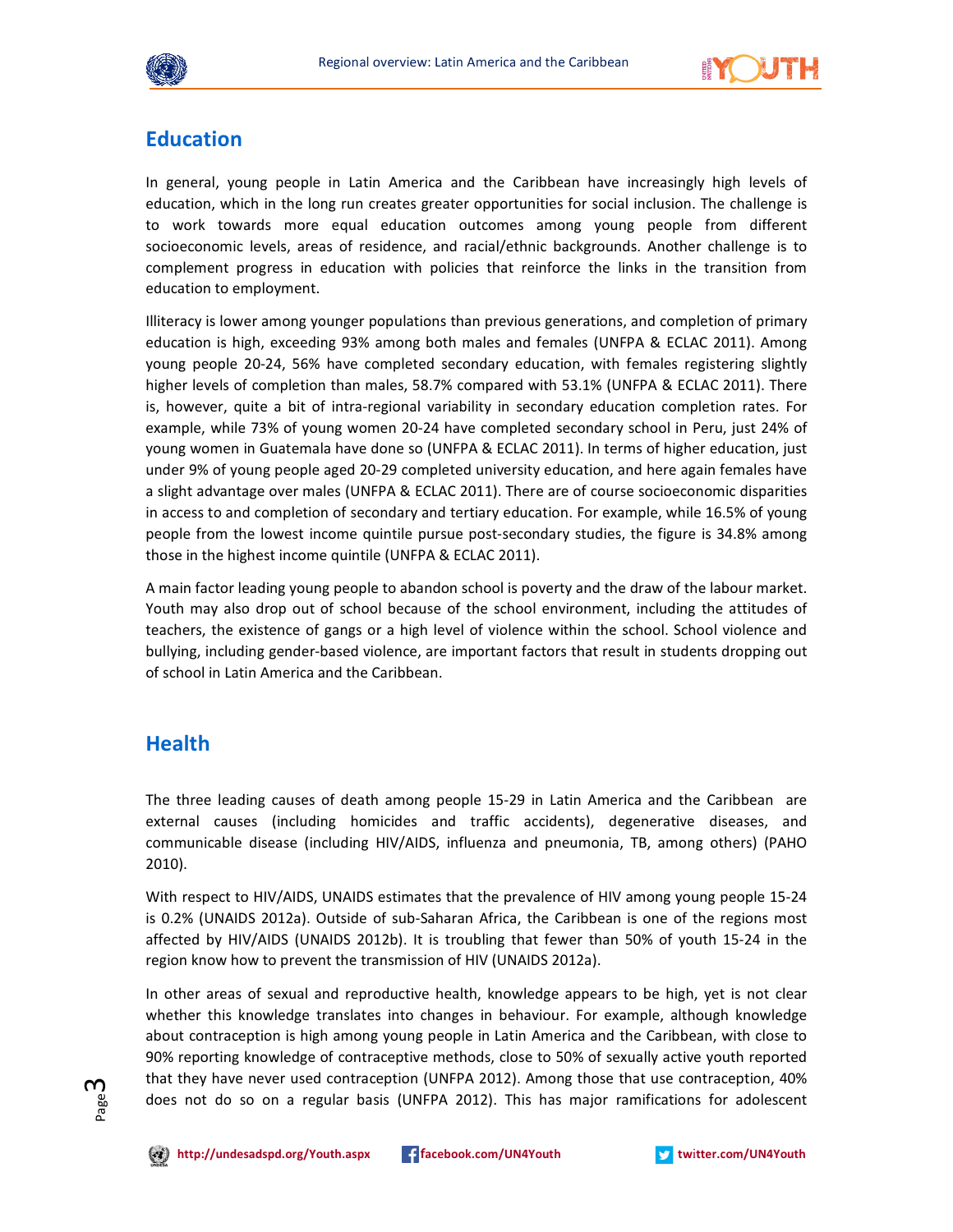



pregnancy, which registers very high rates in the region; adolescent pregnancy, in turn, is closely associated with the inter-generational transmission of poverty and exclusion.

The persistence of high rates of early pregnancy and maternity is also associated with earlier sexual initiation among young people, compounded by insufficient sex education in many countries, a lack of public policies on and access to sexual and reproductive health services for single adolescents and young women, and deficits in terms of adolescent sexual and reproductive rights. The age specific fertility rate for women 15-19 in the region is 70.5 births per 1,000 women 15-19, making Latin America and the Caribbean the region with the second highest 15-19 fertility rate in the world, second only to Africa (UNFPA & ECLAC 2011). 10% of women 15-19 are adolescent mothers and this phenomenon is markedly more common among poor adolescents, almost 15% of adolescents in the lowest quintile of the income distribution are mothers, compared with 4% of adolescents in the highest income quintile (UNFPA & ECLAC 2011).

#### Violence

The increase in youth violence, in which young people are both victims and perpetrators, is a critical topic in Latin America and the Caribbean and is closely related to problems of social cohesion and social inclusion. Deaths by violent acts and homicides in the 15-24 age group accounted for 43% of the total mortality in this group and young men are especially vulnerable to homicide (UNFPA 2013).

The links between youth and violence (including school-based violence, street crime, gang membership, drug consumption and trafficking, and gender-based violence, among others) are complex and highly inter-dependent. Beyond individual-level biological, cognitive, and behavioural characteristics, societal factors create conditions that contribute to youth violence. These conditions are often related to economic crises, a decline in the standard of living, urban marginality, lack of access to social mobility channels, institutional alienation among young people who are neither studying nor working, socialization in aggressiveness and crime from an early age (among families and in neighbourhoods), and frustrated expectations when their higher levels of education fail to guarantee better job prospects. In the context of Latin America and the Caribbean, and in particular Central America, the influence of transnational criminal networks and easy access to small arms cannot be neglected in shaping youth violence trends.

#### Migration

Young people from Latin America and the Caribbean are active participants in international and domestic migration flows. In the case of the United States, 5.5 million Latin American and Caribbean youth between the ages of 15 and 29 reside in the U.S., which represents over 25% of all immigrants from this region (ECLAC & OIJ 2008). Spain is another major migrant-receiving country: young people from Latin America between the ages of 15 and 29 accounted for 40% of total immigrants to that country (ECLAC & OIJ 2008). With regard to intra-regional migration, young people from Latin America primarily migrate to the Argentina, Costa Rica, and Chile.



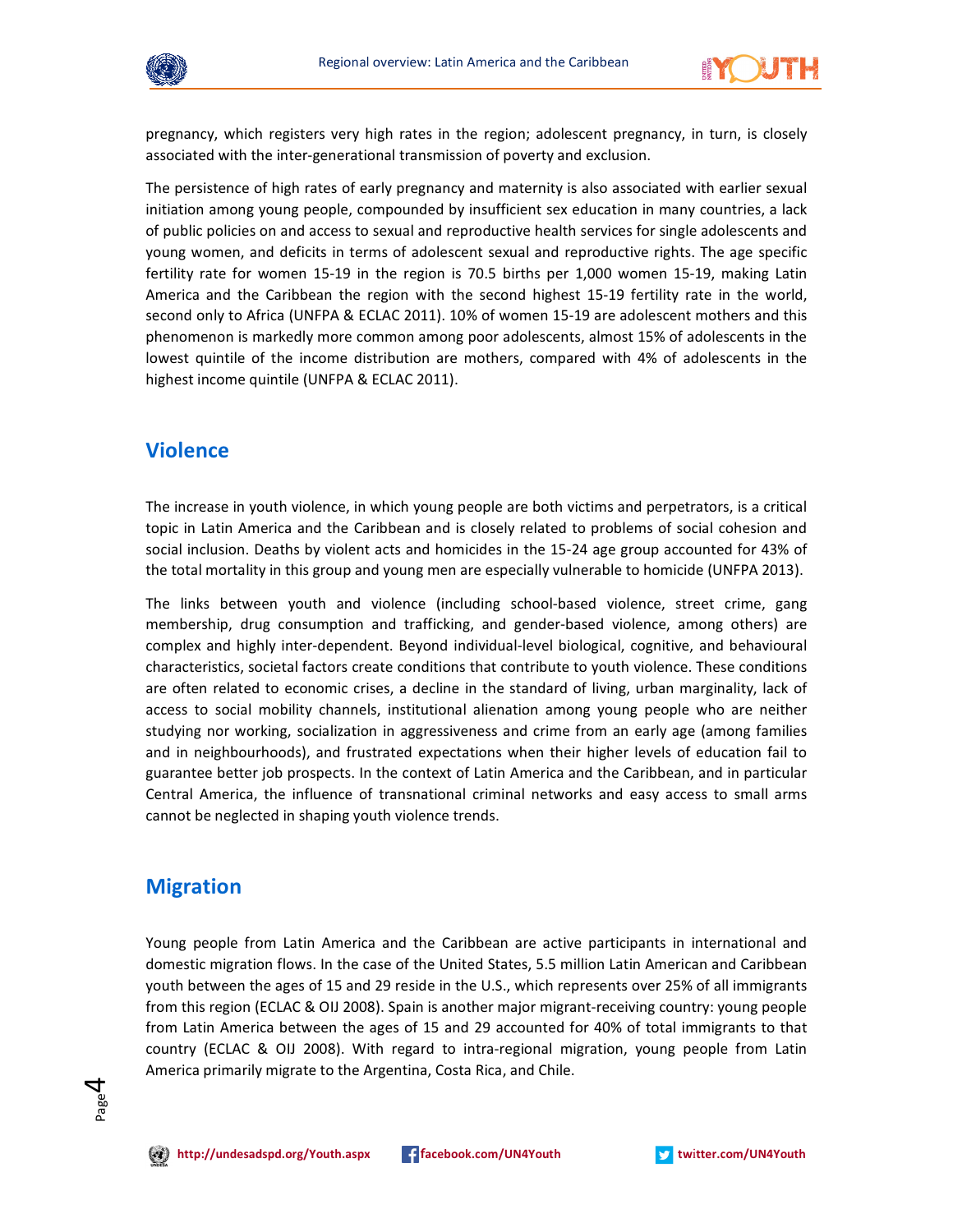



Although international and domestic migration may create opportunities for young people, enabling them to realize their potential, those who migrate face challenges and vulnerabilities. In the United States and Europe, young immigrants from Latin America tend to live in poor households. Due to their legal status they may lack access to social services, such as health care and social security systems. Moreover, migrant youth face discrimination and marginalization. This context of poverty, lack of access to institutions and social services, discrimination, and marginalization creates a challenge for their integration into the host society.

# The United Nations System's Approach to Youth in Latin America and the Caribbean

United Nations entities in the Latin America and Caribbean region have been increasingly involved in working collaboratively and independently on youth issues, in light of the importance of this population sub-group. The United Nations Economic Commission for Latin America and the Caribbean (ECLAC) and its regional partners have been undertaking analytical work and policy advocacy that seeks to address the challenges outlined above.

One mechanism for doing so is the Latin America and the Caribbean (LAC) regional Inter-Agency Working Group on Youth (IAWG-Y), which is currently comprised of the following UN entities: UNICEF, UNESCO, UNDP, UNAIDS, UNWomen, WHO/PAHO, ILO, ECLAC, FAO, and UNFPA. The IAWG-Y also works closely with country offices and NGOs, in particular the Ibero-American Youth Organization (OIJ for its acronym in Spanish).

The IAWG-Y aims to contribute to strengthening opportunities for young people to achieve their full development in the region, and it supports the United Nations Development Group for Latin America and the Caribbean (UNDG LAC) efforts for a greater coherence among UN organizations and coordination with external partners in their efforts to reach common goals.

In addition to ongoing collaboration on publications and other activities, $^{1}$  the IAWG-Y is currently involved in developing a regional implementation plan for the System-Wide Action Plan on Youth.

<sup>-</sup> Latin American and Caribbean (LAC) Regional Forum: Young Women, Leadership and Governance. Sharing Experiences World Wide (a forum held in Panama City, Nov. 22 - 25, 2012 organized by UNFPA, UNDP, and UNWomen).



 $\overline{a}$ 



 $1$  Some recent examples of collaborations include:

<sup>-</sup>Regional population report in Latin America and the Caribbean 2011: investing in youth (a joint publication between UNFPA and ECLAC). Link:

http://www.cepal.org/publicaciones/xml/8/47318/Informejuventud2011.pdf;

<sup>-20</sup> Good practices in youth public policies (a joint publication between OIJ, UNDP, UNFPA, UNESCO, and ECLAC). Link: 20 buenas prácticas en políticas públicas de juventud;

<sup>-</sup>Adolescent pregnancy and early marriage in Latin America: facts and reflections on these challenges (a webinar coordinated by UNFPA, UNICEF, and UNWomen held on October 11, 2012 to commemorate the first international day of the girl child);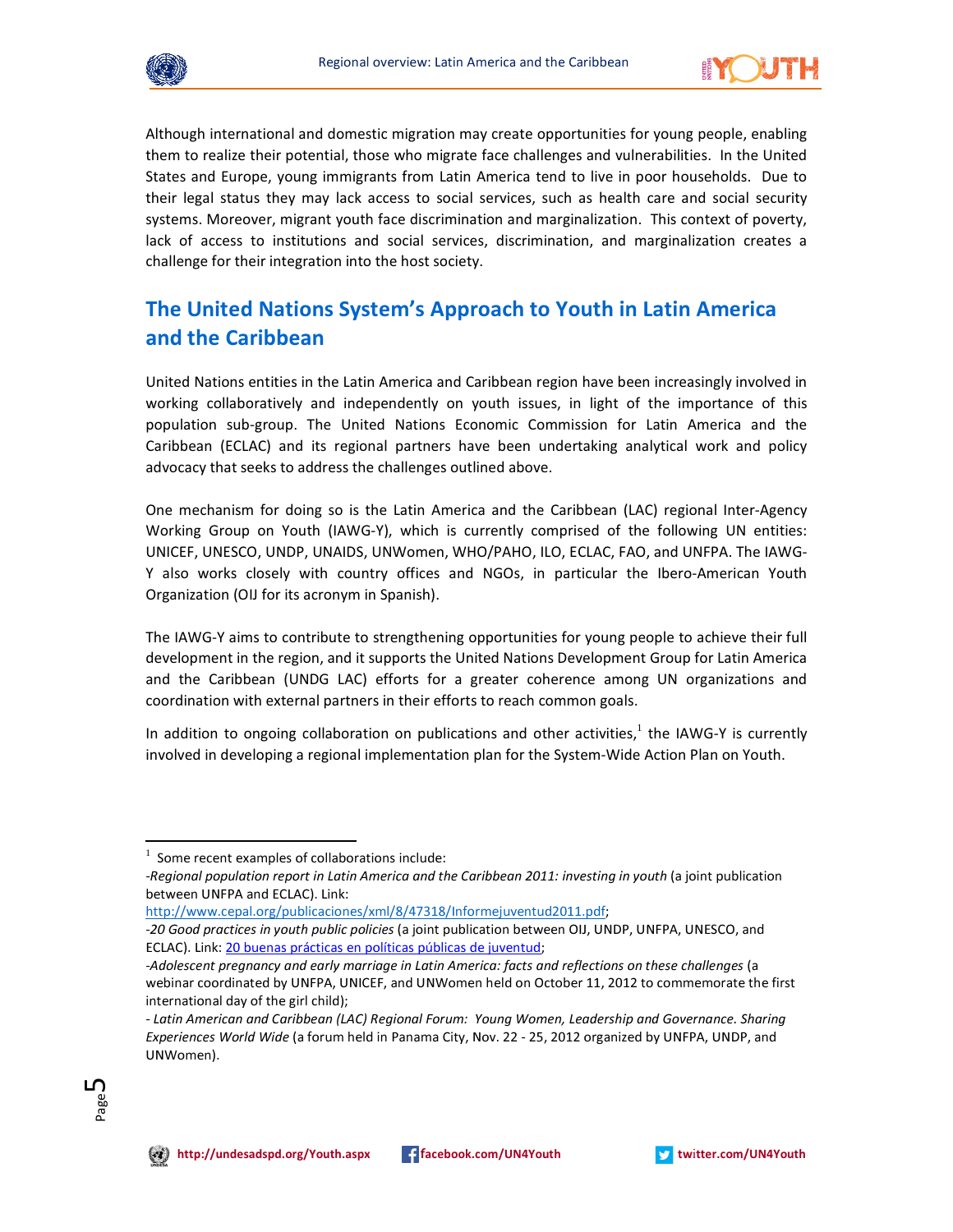



#### Regional and National Efforts in creating youth policies

Significant progress has been made in terms of public and political recognition of the significance of the young population in the region. Over the last two decades, not only have all countries established government institutions to formulate youth plans and programmes (national youth institutes), mechanisms have also been put in place to increase knowledge and understanding of youth and to improve the effectiveness and targeting of public policies designed for them. The mechanisms frequently used to support and implement efforts in this area include enacting legislation relevant to youth, designing and monitoring plans and programmes, conducting national youth surveys, and creating youth information centres and Internet portals. Although public policies on youth have made headway over the last few years, progress is still urgently needed in developing comprehensive and integrated approaches that cut across sectoral domains. Another challenge to devising effective policies surrounding youth development is the lack of quality and up-to-date data specific to youth.

# Where do we go from here? Recommendations for action

The aim here is not to provide an exhaustive account of the range of policies that could potentially affect the conditions of life and opportunities for young people, but to highlight some possibilities that respond to the challenges outlined above.

I. In terms of capacity building, intervention is required in at least five domains: Making advances in young people's educational development through secondary school and complement this by expanding access to tertiary and technical-vocational education; focusing efforts on equalizing educational opportunities, guaranteeing a fairer and meritocratic system to which all belong equally; ensuring a better flow and adaptation between the worlds of education and employment; combating forms of discrimination that may arise in school socialization and in educational contents, making education a route to collective learning and to respect for diversity and reciprocity of rights; and exploiting the broad public school coverage to give young people connectivity who do not have this in their homes, and incorporate new ways of accessing information and knowledge into teaching practice, which means expanding access, training teachers, and integrating ICTs into the curriculum.

II. In terms of creating opportunities, employment creates the conditions that facilitate young people's development and well-being. Providing high-quality job opportunities to young people is, therefore, an imperative that can no longer be ignored. Although better labourmarket participation among youth, as with any other age group, requires an appropriate macroeconomic setting and sustained economic growth, the organizational, technological and social changes that have occurred over the last few decades call for improvements in the institutional framework governing the labour market, together with tools to ensure that the labour market functions properly and protects its weakest participants. Within this framework, there is a wide ranging menu of policy alternatives to promote labour-market participation among young people, including strengthening initiatives for vocational training, training for work, and support for low-income youth entrepreneurs. Generally speaking, employment policies, specifically those targeting young people, need to adopt a gender mainstreaming approach, recognizing the multiple obstacles and inequalities confronting women in access to the labour market and in the world of employment itself.



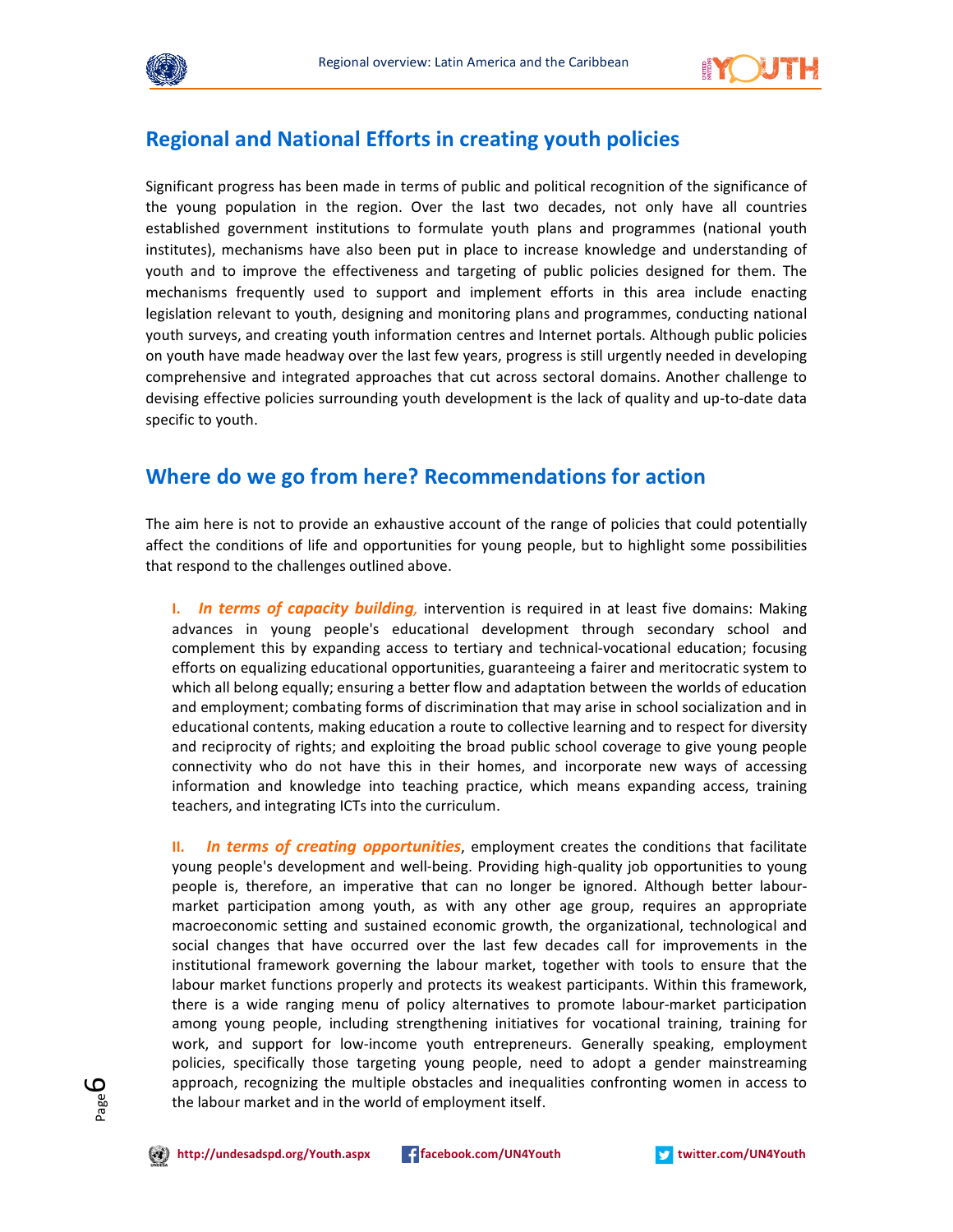



III. Protection and prevention in the face of youth-specific risks involves addressing risks associated with external causes, substance abuse, sexually transmitted diseases, and undesired pregnancies, on a timely basis and using a youth-rights approach.

Prevention programmes are key and when possible, they should be integrated with education policies. In this regard, the inclusion of content dealing with sexuality and reproductive rights, the consumption of alcohol and drugs, and nutrition in normal school curricula provides a powerful tool for prevention. However, as mentioned previously, access to information alone may not be sufficient. Health policies should endeavour to give young people access to the services, professionals, and medicines they need to take care of their health and mitigate risks. Here it is important for workers in the health sector to have an open disposition when dealing with young people suffering from problems associated with alcohol, drugs, STDs, unwanted pregnancies, and injuries caused by violence and accidents. It is essential to promote a holistic health approach that combines open and timely information, support for young people with problems, emphasis on resilience, and suitable referral to care services.

Prevention and protection against violence should consider the multifaceted and complex nature of its causes and consequences among young people. Lessons learned in terms of good prevention and treatment practices show that it is better to accentuate prevention and rehabilitation rather than mere repression; that the social causes which fuel violence need to be addressed, prioritizing a rights approach in dealing with violent youth; that it is better to engage the entire environment of young people in these policies; and that rehabilitation should be promoted by considering the motivations of young people themselves.

Lastly, public policy should support rather than exclude pregnant youth and adolescents, making their right to education compatible with raising their child. Discrimination in school is very serious, because it forces adolescent mothers to curtail the development of their capacities, condemning them and potentially their children to exclusion throughout the life cycle.

# For further reading

- ECLAC (Economic Commission for Latin America and the Caribbean), 2011. Social panorama of Latin America 2010. Available at: http://www.eclac.org/publicaciones/xml/1/41801/PSI2010full-text.pdf
- ECLAC (Economic Commission for Latin America and the Caribbean), 2012. Social panorama of Latin America 2011. Available at: http://www.eclac.cl/publicaciones/xml/1/45171/PSE2011-Panorama-Social-de-America-Latina.pdf.
- ECLAC (Economic Commission for Latin America and the Caribbean) and ILO (International Labour Organization), 2012. The crisis and recovery of youth employment, Available at: http://www.eclac.org/de/noticias/documentosdetrabajo/7/48267/2012- 847-CEPAL-OIT\_7\_WEB.pdf.
- ECLAC (Economic Commission for Latin America and the Caribbean), OIJ (Organización Iberoamericana de Juventud), UNFPA (United Nations Population Fund), and UNESCO (United Nations Educational, Scientific and Cultural Organization), 2012. 20 buenas prácticas en políticas públicas de juventud. Available at: http://www.oij.org/file\_upload/publicationsItems/document/20121114001302\_13.pdf

Page  $\overline{\phantom{a}}$ 

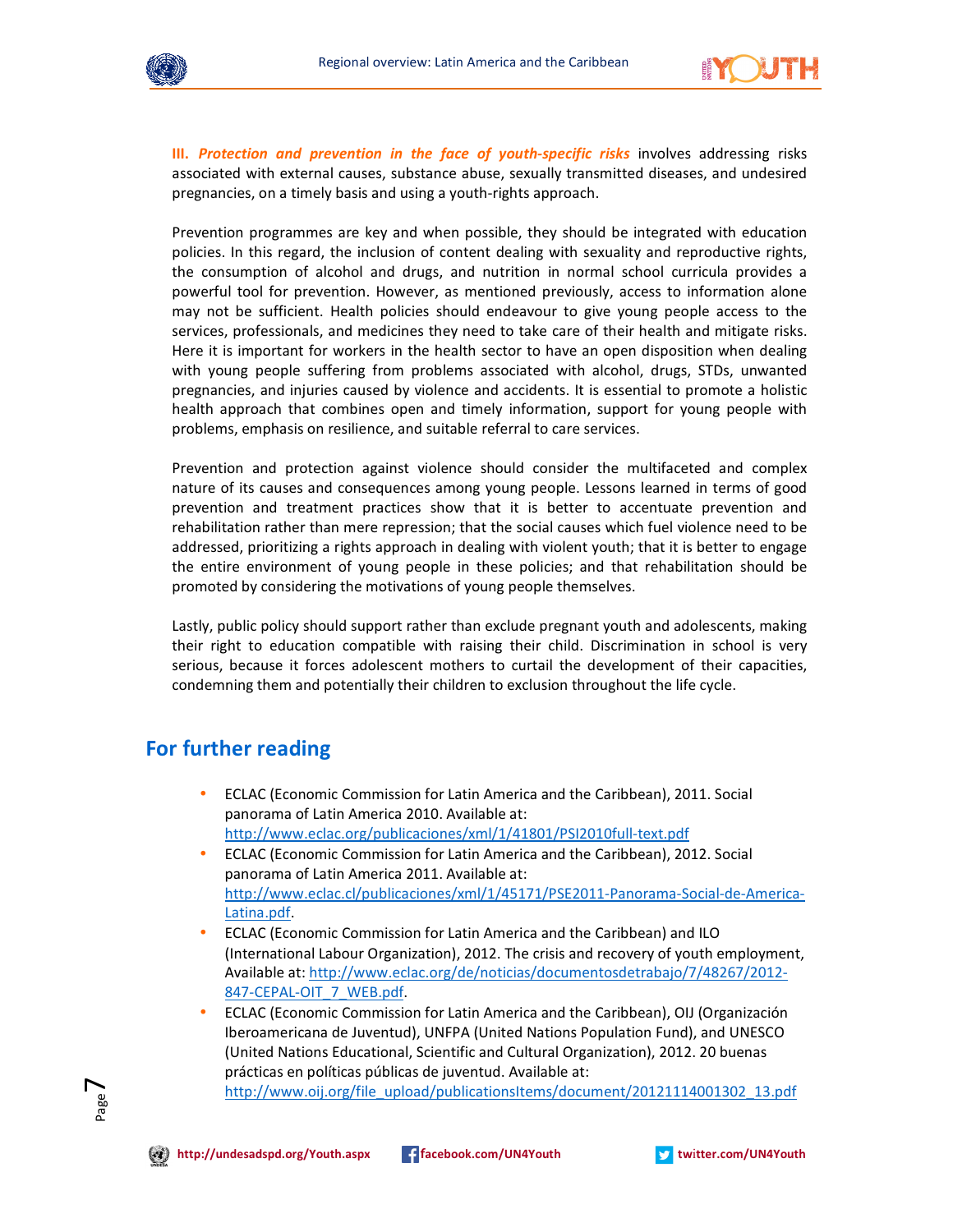



- ILO (International Labour Organization), 2010. Trabajo decente y juventud en América Latina. Avances y propuestas. Lima, Regional Office for Latin America and the Caribbean.
- ILO (International Labour Organization), 2008. Decent work and youth in Latin America, Geneva.
- Latin America and the Caribbean Demographic Centre (CELADE), Population Division of ECLAC, Population estimates and projections, 2008 revision.
- PAHO (Pan-American Health Organization), mortality database. Available at: http://new.paho.org/hq/index.php?option=com\_content&view=category&layout=blog& id=2391&Itemid=2392.
- United Nations, World Population Prospects, the 2010 revision, New York, 2011. Available at: http://esa.un.org/wpp.
- UNAIDS, 2011. HIV estimates with uncertainty bounds. Available at: http://www.unaids.org/en/dataanalysis/knowyourepidemic.
- UNFPA (United Nations Population Fund) and ECLAC (Economic Commission for Latin America and the Caribbean), 2011. Regional population report in Latin America and the Caribbean 2011: Investing in youth. Available at: http://www.cepal.org/publicaciones/xml/8/47318/Informejuventud2011.pdf.

# References

- ECLAC (Economic Commission for Latin America and the Caribbean), 2011. Social panorama of Latin America 2010. Available at: http://www.eclac.org/publicaciones/xml/1/41801/PSI2010fulltext.pdf
- ECLAC (Economic Commission for Latin America and the Caribbean) and OIJ (Organización Iberoamericana de Juventud), 2008. Juventud y cohesion social en iberoamerica: un modelo para armar. Available at:

```
http://www.eclac.org/publicaciones/xml/2/34372/Juventud_Cohesion_Social_CEPAL_OIJ.pdf.
```
- PAHO (Pan-American Health Organization), 2010. Mortality database. Available at: http://new.paho.org/hq/index.php?option=com\_content&view=category&layout=blog&id=2391 &Itemid=2392.
- United Nations, World Population Prospects, the 2010 revision, New York, 2011. Available at: http://esa.un.org/wpp.
- UNAIDS, 2012a. Global AIDS response progress report.
- UNAIDS, 2012b. Regional Factsheet. Available at: http://www.unaids.org/en/media/unaids/contentassets/documents/epidemiology/2012/gr2012/ 2012 FS regional la caribbean es.pdf.
- UNFPA (United Nations Population Fund), 2012. Preventing adolescent pregnancy and sexual violence. Available at: http://www.unfpa.org.gt/content/prevenir-el-embarazo-adolescente-y-laviolencia-sexual.
- UNFPA (United Nations Population Fund), 2013. Adolescence and youth. Available at: http://www.unfpa.org.co/portal/uploadUNFPA/file/FINAL%20ADOLESCENCIA%20%26%20JUVEN TUD.pdf.
- UNFPA (United Nations Population Fund) and ECLAC (Economic Commission for Latin America and the Caribbean), 2011. Regional population report in Latin America and the Caribbean 2011: Investing in youth. Available at:

http://www.cepal.org/publicaciones/xml/8/47318/Informejuventud2011.pdf.



 $\overline{a}$ 



www.unicef.org/media/files/Fast\_facts\_EN.doc